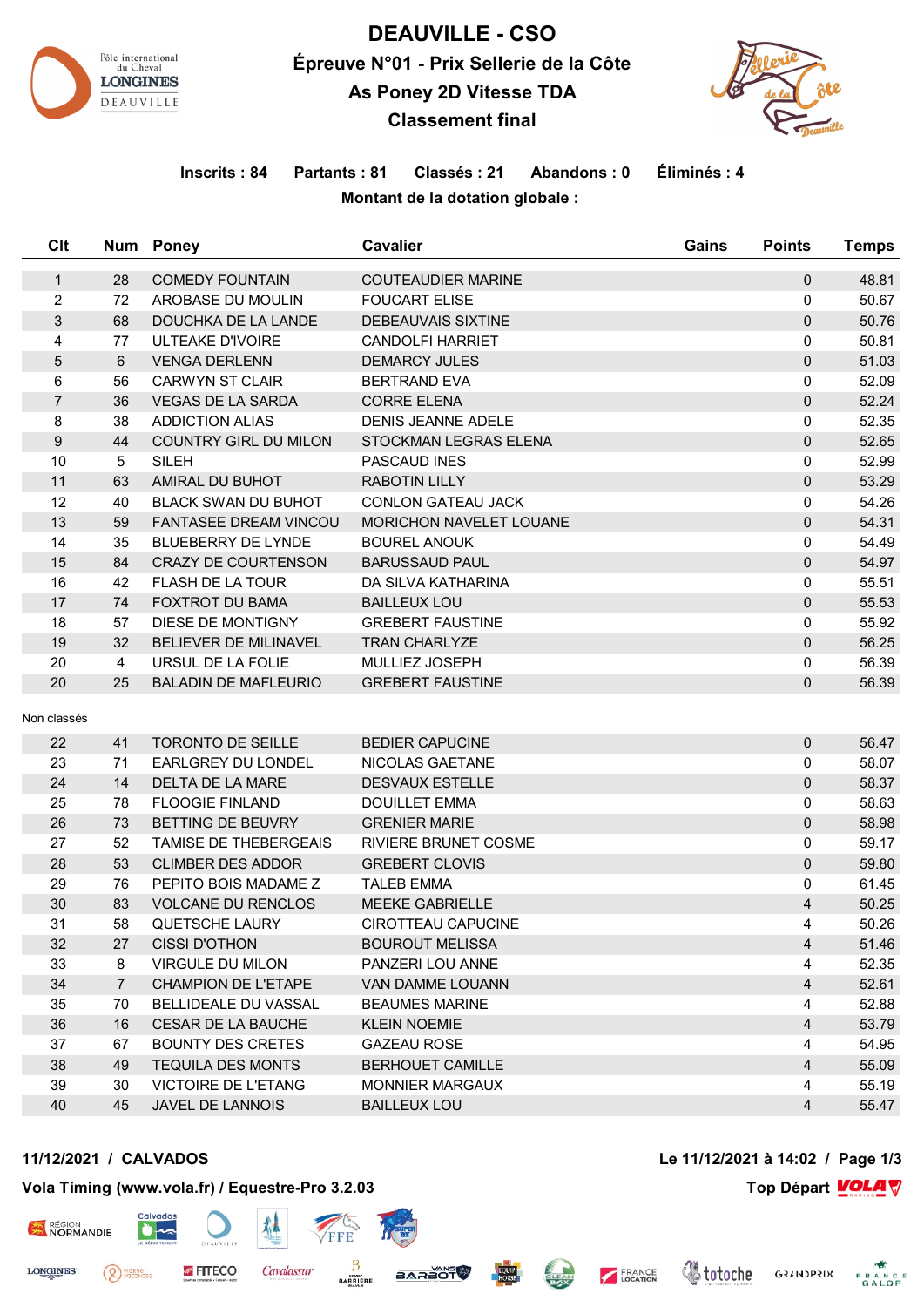

# **DEAUVILLE - CSO Épreuve N°01 - Prix Sellerie de la Côte As Poney 2D Vitesse TDA Classement final**



| ALIA DES COSSES<br><b>EMERAUDE DU PINSON</b><br><b>CLASS DE KEZEG</b><br>QUANAIL DE LA BOAL<br>DUNE DE VALPHIL<br>FERIA DU MILON<br>ULTIME DE CHAUNY<br>TOTEM DU RIAUJONCS<br><b>FIGARO SEULANDE</b><br><b>UMPERIAL D'OTHON</b><br><b>CANNON BALL BRIOVERE</b><br><b>BALADIN DU BESSEY</b> | <b>SCHULZ ANGELE</b><br>NICOLAS GAETANE<br><b>HERVE AGATHE</b><br>SAUVAGE EMMA<br><b>MESSINA LANA</b><br><b>GOURDEAU ROSE</b><br><b>FRIQUET MELISSA</b><br>RAMALINGOM LOU ANNE<br>PICQUART MAXENCE<br>LE BORGNE CHARLOTTE | $\overline{4}$<br>4<br>$\overline{4}$<br>4<br>$\overline{4}$<br>$\overline{4}$<br>$\overline{4}$<br>$\overline{4}$ | 55.89<br>56.90<br>57.16<br>57.84<br>57.92<br>57.99<br>58.78 |
|--------------------------------------------------------------------------------------------------------------------------------------------------------------------------------------------------------------------------------------------------------------------------------------------|---------------------------------------------------------------------------------------------------------------------------------------------------------------------------------------------------------------------------|--------------------------------------------------------------------------------------------------------------------|-------------------------------------------------------------|
|                                                                                                                                                                                                                                                                                            |                                                                                                                                                                                                                           |                                                                                                                    |                                                             |
|                                                                                                                                                                                                                                                                                            |                                                                                                                                                                                                                           |                                                                                                                    |                                                             |
|                                                                                                                                                                                                                                                                                            |                                                                                                                                                                                                                           |                                                                                                                    |                                                             |
|                                                                                                                                                                                                                                                                                            |                                                                                                                                                                                                                           |                                                                                                                    |                                                             |
|                                                                                                                                                                                                                                                                                            |                                                                                                                                                                                                                           |                                                                                                                    |                                                             |
|                                                                                                                                                                                                                                                                                            |                                                                                                                                                                                                                           |                                                                                                                    |                                                             |
|                                                                                                                                                                                                                                                                                            |                                                                                                                                                                                                                           |                                                                                                                    |                                                             |
|                                                                                                                                                                                                                                                                                            |                                                                                                                                                                                                                           |                                                                                                                    | 59.07                                                       |
|                                                                                                                                                                                                                                                                                            |                                                                                                                                                                                                                           | $\overline{4}$                                                                                                     | 59.78                                                       |
|                                                                                                                                                                                                                                                                                            |                                                                                                                                                                                                                           | 4                                                                                                                  | 61.50                                                       |
|                                                                                                                                                                                                                                                                                            | <b>HERVE AGATHE</b>                                                                                                                                                                                                       | 5                                                                                                                  | 62.54                                                       |
|                                                                                                                                                                                                                                                                                            | MARECHAL ZOE                                                                                                                                                                                                              | 5                                                                                                                  | 64.55                                                       |
| <b>TABHOR DU ROCHER</b>                                                                                                                                                                                                                                                                    | <b>BLONDEAU JEANNE</b>                                                                                                                                                                                                    | 5                                                                                                                  | 65.19                                                       |
| <b>BACCUS DE LALANDE</b>                                                                                                                                                                                                                                                                   | DEPAUW GABRIELLE                                                                                                                                                                                                          | $\overline{7}$                                                                                                     | 70.11                                                       |
| <b>COCAINE COURTIL</b>                                                                                                                                                                                                                                                                     | <b>WAGON LOUIS</b>                                                                                                                                                                                                        | $\overline{7}$                                                                                                     | 70.69                                                       |
| <b>CASSINI DE GUERMANTES</b>                                                                                                                                                                                                                                                               | EECKHOUT AGATHE                                                                                                                                                                                                           | 8                                                                                                                  | 51.54                                                       |
| <b>VICTOR DES CHARMES</b>                                                                                                                                                                                                                                                                  | <b>ISAMBERT LEANE</b>                                                                                                                                                                                                     | 8                                                                                                                  | 52.23                                                       |
| CALAGAHN DE LA MONIE                                                                                                                                                                                                                                                                       | <b>TERAHA LILI</b>                                                                                                                                                                                                        | 8                                                                                                                  | 52.72                                                       |
| CARWYNA DE LA BROSSE                                                                                                                                                                                                                                                                       | <b>BOURBONNEUX BLANCHE</b>                                                                                                                                                                                                | 8                                                                                                                  | 53.12                                                       |
| <b>BANKNOT DE LA CHENEE</b>                                                                                                                                                                                                                                                                | DEPAUW MANON                                                                                                                                                                                                              | 8                                                                                                                  | 58.12                                                       |
| ORCHID'S ZEUS                                                                                                                                                                                                                                                                              | <b>CONLON GATEAU JACK</b>                                                                                                                                                                                                 | 8                                                                                                                  | 60.27                                                       |
| COME'BACK                                                                                                                                                                                                                                                                                  | <b>BOILOT CHARLOTTE</b>                                                                                                                                                                                                   | $\boldsymbol{9}$                                                                                                   | 64.99                                                       |
| <b>BERLIOZ D'AS</b>                                                                                                                                                                                                                                                                        | <b>WEILL AVA</b>                                                                                                                                                                                                          | 9                                                                                                                  | 81.00                                                       |
| UNIK DE TREHO                                                                                                                                                                                                                                                                              | EECKHOUT AGATHE                                                                                                                                                                                                           | 10                                                                                                                 | 67.61                                                       |
| <b>NOBUNAGA</b>                                                                                                                                                                                                                                                                            | <b>CHAPALAIN VICTOIRE</b>                                                                                                                                                                                                 | 11                                                                                                                 | 70.40                                                       |
| <b>EMBLEME DU HAM</b>                                                                                                                                                                                                                                                                      | <b>CANDOLFI HARRIET</b>                                                                                                                                                                                                   | 11                                                                                                                 | 71.65                                                       |
| <b>VELLEDA DE MONTMAIN</b>                                                                                                                                                                                                                                                                 | <b>CORYN ANAIS</b>                                                                                                                                                                                                        | 12                                                                                                                 | 55.80                                                       |
| <b>CUBAINE DE BLONDE</b>                                                                                                                                                                                                                                                                   | POUILLY ZOE                                                                                                                                                                                                               | 12                                                                                                                 | 58.52                                                       |
| <b>BAROCK DE MOUILLOIR</b>                                                                                                                                                                                                                                                                 | <b>CASTELAIN ESTHER</b>                                                                                                                                                                                                   | 12                                                                                                                 | 58.69                                                       |
| ELVINA DE VUZIT                                                                                                                                                                                                                                                                            | PISTERS MARCEAU                                                                                                                                                                                                           | 12                                                                                                                 | 59.97                                                       |
| <b>BOUNTY DU MILON</b>                                                                                                                                                                                                                                                                     | <b>MORIN AXELLE</b>                                                                                                                                                                                                       | 13                                                                                                                 | 79.46                                                       |
| <b>BERBERIS DE MURALIS</b>                                                                                                                                                                                                                                                                 | <b>JANNOT RACHEL</b>                                                                                                                                                                                                      | 13                                                                                                                 | 81.29                                                       |
| <b>BANDIT DU MOULIN</b>                                                                                                                                                                                                                                                                    | <b>LEBAS CHARLES ERIC</b>                                                                                                                                                                                                 | 13                                                                                                                 | 81.52                                                       |
| ROMINET DE BRUZ                                                                                                                                                                                                                                                                            | DE BEAULIEU HORTENSE                                                                                                                                                                                                      | 13                                                                                                                 | 81.82                                                       |
| COEUR DE LION D'ARLAC                                                                                                                                                                                                                                                                      | <b>BEAU HUGOLINE</b>                                                                                                                                                                                                      | 16                                                                                                                 | 59.33                                                       |
| <b>CRACK D'IVINE</b>                                                                                                                                                                                                                                                                       | <b>BADER VALENTINE</b>                                                                                                                                                                                                    | 25                                                                                                                 | 96.58                                                       |
| <b>BETTY BOOP DE MELIS</b>                                                                                                                                                                                                                                                                 | <b>BECUE LUCIE</b>                                                                                                                                                                                                        | 26                                                                                                                 | 99.11                                                       |
|                                                                                                                                                                                                                                                                                            |                                                                                                                                                                                                                           |                                                                                                                    |                                                             |

| 15              | NEW ESTATE NAMA   | OUAHMED LYNA    |
|-----------------|-------------------|-----------------|
| 18              | DERLY DER LENN    | KREBS JULIE     |
| 22 <sub>1</sub> | EAGLE DES FELINES | DE DECKER CHLOE |
| 26              | VALDI DE DIFEN    | OCLIN CLEO      |
|                 |                   |                 |

#### Non-partant

RÉGION

**LONGINES** 

| DAGSTER DU ROQUET  | <b>BRIONNE LOLA</b>  |
|--------------------|----------------------|
| DESTINY DE L'ETAPE | <b>GLATT JOHANNE</b> |

**BARAOT** 

#### **11/12/2021 / CALVADOS Le 11/12/2021 à 14:03 / Page 2/3**

<sup>PIERRE</sup>

**Vola Timing (www.vola.fr) / Equestre-Pro 3.2.03 Top Départ VOLA** 

**DEADVILLE** 

FITECO

 $\bullet$ 

丛

Cavalassur

FFE

₿

**BARRIERE** 

**Voloche** GRANDPRIX FRANCE

CLEAN

FRANCE